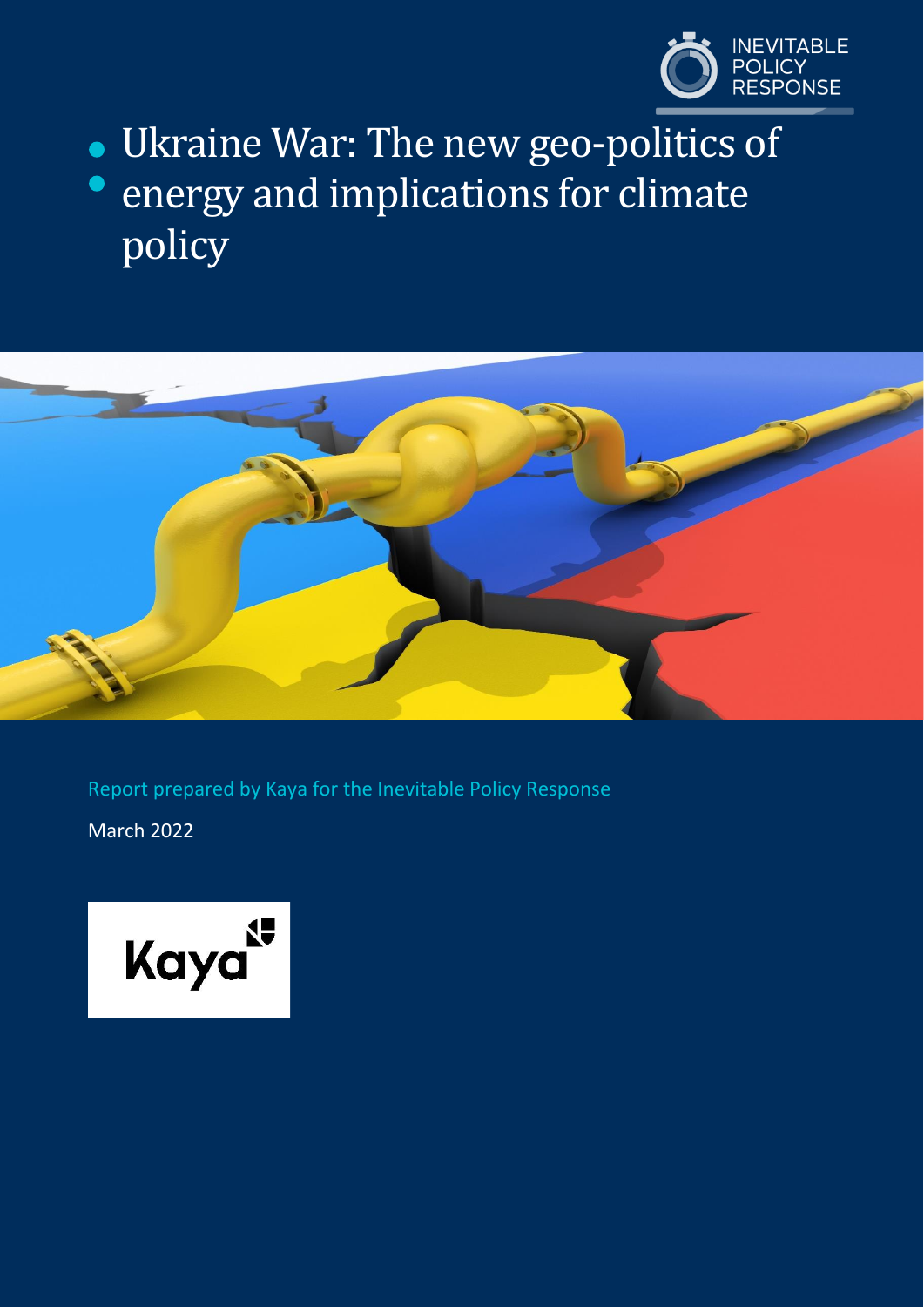#### Policy analysis by Kaya, Foreword by IPR

*This short paper by Brian Hensley and Marie Louise Gammelgård-Larsen at [Kaya,](https://deck.kaya.eco/) a specialist climate policy consultancy, has been commissioned by the Inevitable Policy Response [\(IPR\)](https://www.unpri.org/sustainability-issues/climate-change/inevitable-policy-response). It assesses the initial implications for climate policy as a result of Russia's invasion and war in Ukraine. The views in this report do not necessarily reflect the views of the IPR research consortium.*

*IPR is a climate transition forecasting consortium commissioned by the Principles for Responsible Investment (PRI) whose aim is to prepare investors for the portfolio risks and opportunities associated with accelerating policy responses to climate change. The key outputs [of IPR consist of the Forecast Policy Scenario \(FPS\) and the](https://www.unpri.org/sustainability-issues/climate-change/inevitable-policy-response)  [1.5°C Required Policy Scenario \(RPS\).](https://www.unpri.org/sustainability-issues/climate-change/inevitable-policy-response) Both the FPS and the RPS are intentionally designed to be long-term, running out to 2050 and beyond. Both scenarios assumed emissions rose slightly out to 2025/6 when published last October 2021.*

PRI commissioned the Inevitable Policy Response in 2018 to advance the industry's knowledge of climate transition risk, and to support investors' efforts to incorporate climate risk into their portfolio assessments.



This report is funded in part by the Gordon and Betty Moore Foundation through The Finance Hub, which was created to advance sustainable finance.







A research partnership led by Energy Transition Advisers and Vivid Economics undertakes the initiative's policy research and scenario modelling and includes Kaya, 2Dii, Carbon Tracker Initiative, Climate Bonds Initiative, Planet Tracker and Quinbrook Infrastructure Partners.

The consortium was given the mandate to bring leading analytic tools and an independent perspective to assess the drivers of likely policy action, and the implications on the market.

Leading financial institutions joined the IPR in 2021 as Strategic Partners including BlackRock, Fitch Ratings, Nuveen, BNP Paribas Asset Management and Goldman Sachs Asset Management.



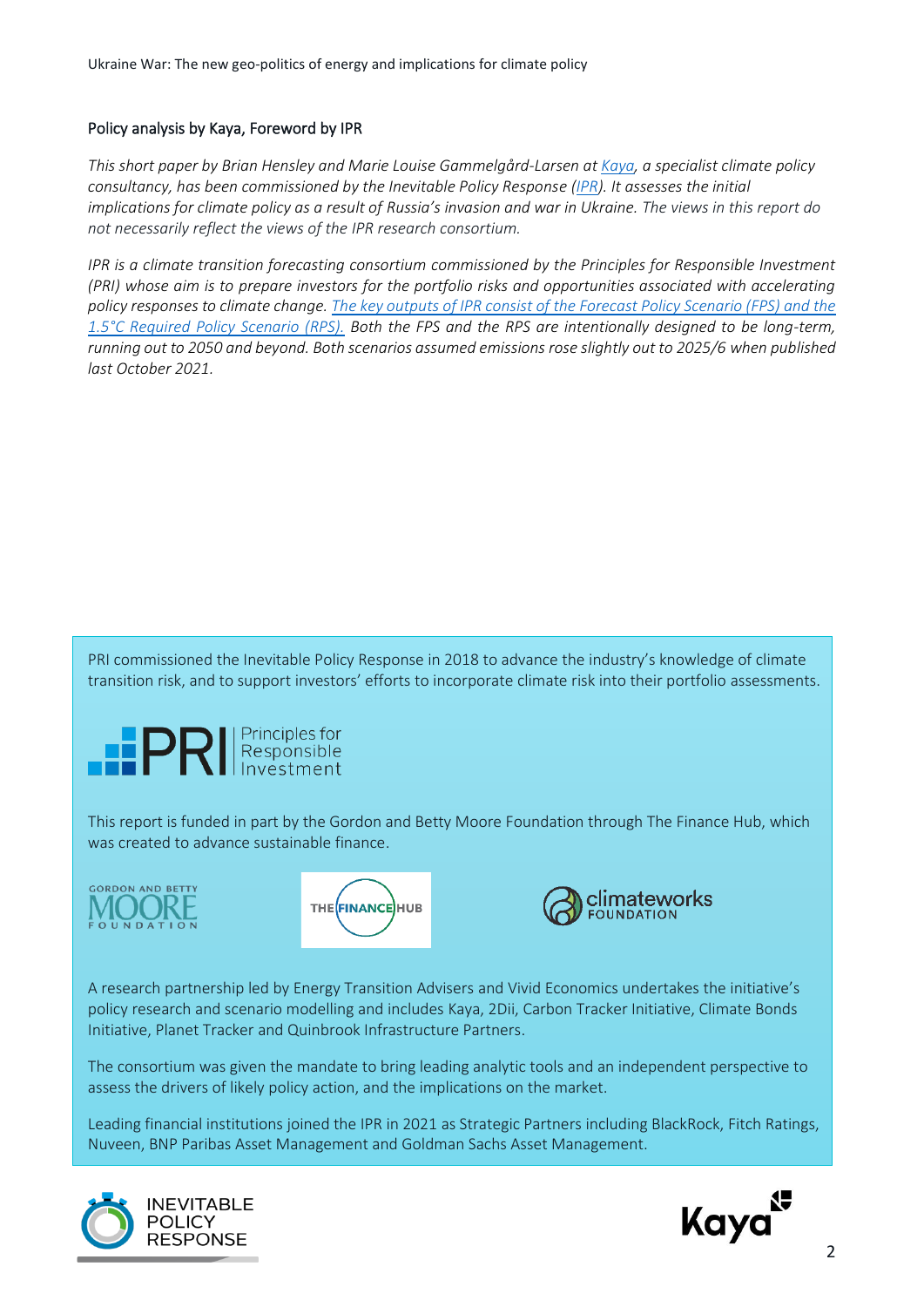## <span id="page-2-0"></span>IPR Foreword: The long-term Forecast Policy Scenario (FPS) remains unchanged

Policy Implications, Energy*:* It is impossible to ignore that beyond the human tragedy, the war in Ukraine will disrupt energy flows and outcomes in the next few years, particularly in the EU. As described below, short term emissions could rise beyond our 2021 assumptions for the 2020s, if for example coal is used as a substitute for Russian gas, although much might depend on how overall economic growth responds. Longer term we see the shift to low carbon reinforced.

On all time frames, the concept of security will become a more dominant driver of energy markets. The debate has begun to rage about the energy security aspects of electrification. On one side, locally sourced renewables lessen dependence on unreliable, or antagonistic, hydrocarbon states. But this clean energy angle has the potential drawback of being exposed to supply chain risks, notably from China. In contrast, addressing the security of energy simply by doubling down on fossil fuel sources could stall climate progress by locking in oil and gas infrastructure, thus prolonging reliance on adversarial regimes such as Putin's.

Our view is that an 'all of the above approach' will emerge, certainly short-term: Fossil fuels as a strategic backup for a cleaner energy might persist longer, but in order to reduce emissions, not run at high-capacity levels. This leaves the expansion of electric vehicles, renewables and hydrogen as key medium-term drivers. Accelerated efforts for carbon capture and storage (CCS) would directly address fossil fuel emissions. In this world, simple 'least cost' approaches are overridden to some extent by the strategic imperative of security. Fossil fuel back-up costs become almost a defence budget cost, as illustrated recently by Germany proposing that financing for two LNG terminals come from the increased defence budget.

One solution is obvious: Energy efficiency is crucial and yet again needs accelerating. Heat pumps in the EU have received special attention and we would encourage policymakers to support these further. The European Commission has proposed speeding up negotiations on energy efficiency legislation. Our FPS forecasts call for significant efficiency savings from both industry and consumers.

Policy Implications, Land Use and Food systems: The Ukraine war's impact on food security has also emerged as a focus point prompting an examination of the disruptions in global agriculture markets. Short term the issue is how to replace Ukrainian and Russian wheat, especially if the war extends through planting seasons. Again, no easy answers. The European Council and G7 are seeking to address such issues by all means at their disposal.

Longer-term, the IPR FPS has argued for a peak in animal protein production by 2030 which implies far less need for feedstocks such as wheat and frees up land for Nature Based Solutions (NBS) like reforestation. Food security may well depend on plant-based proteins (For further detail, please see [this post](https://www.linkedin.com/pulse/want-gain-food-independency-from-russia-lose-animal-protein-khotin) from IPR land use specialist Tanya Khotin).

Implications for the IPR FPS and IPR 1.5°C RPS scenarios: On this basis, the outcomes for the FPS scenario, which currently predicts a 50% chance of a 1.8°C warming, and the extra requirements for our 1.5°C RPS do not change substantively in terms of emissions outcomes. The fossil fuel supply mix, however, will change. More hydrocarbon capacity may stay in the system but at reduced capacity utilization rates. This means it will not be added to generation except in an emergency. The push to simultaneously build out a cleaner energy system will continue and even accelerate medium term, in areas such as EVs and renewables as supply chains catch up.



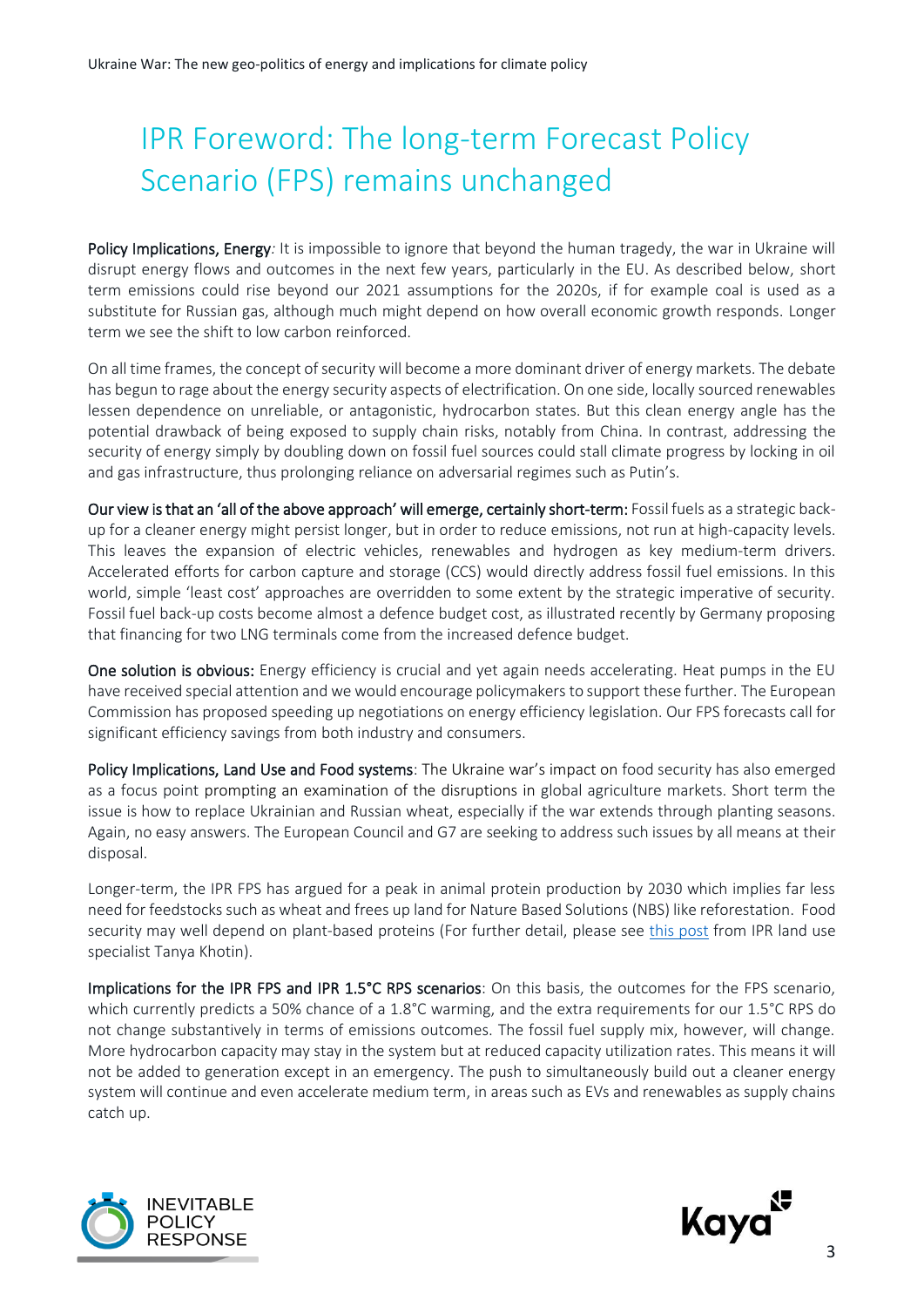In the words of the G7, the long-term aspiration has not changed: "*This crisis reinforces our determination to meet the goals of the Paris agreement and of the Glasgow climate pact and limit the rise in global temperatures to 1.5°C by accelerating reduction of our reliance on fossil fuels and our transition to clean energy."*

#### Mark Fulton, IPR Project Director



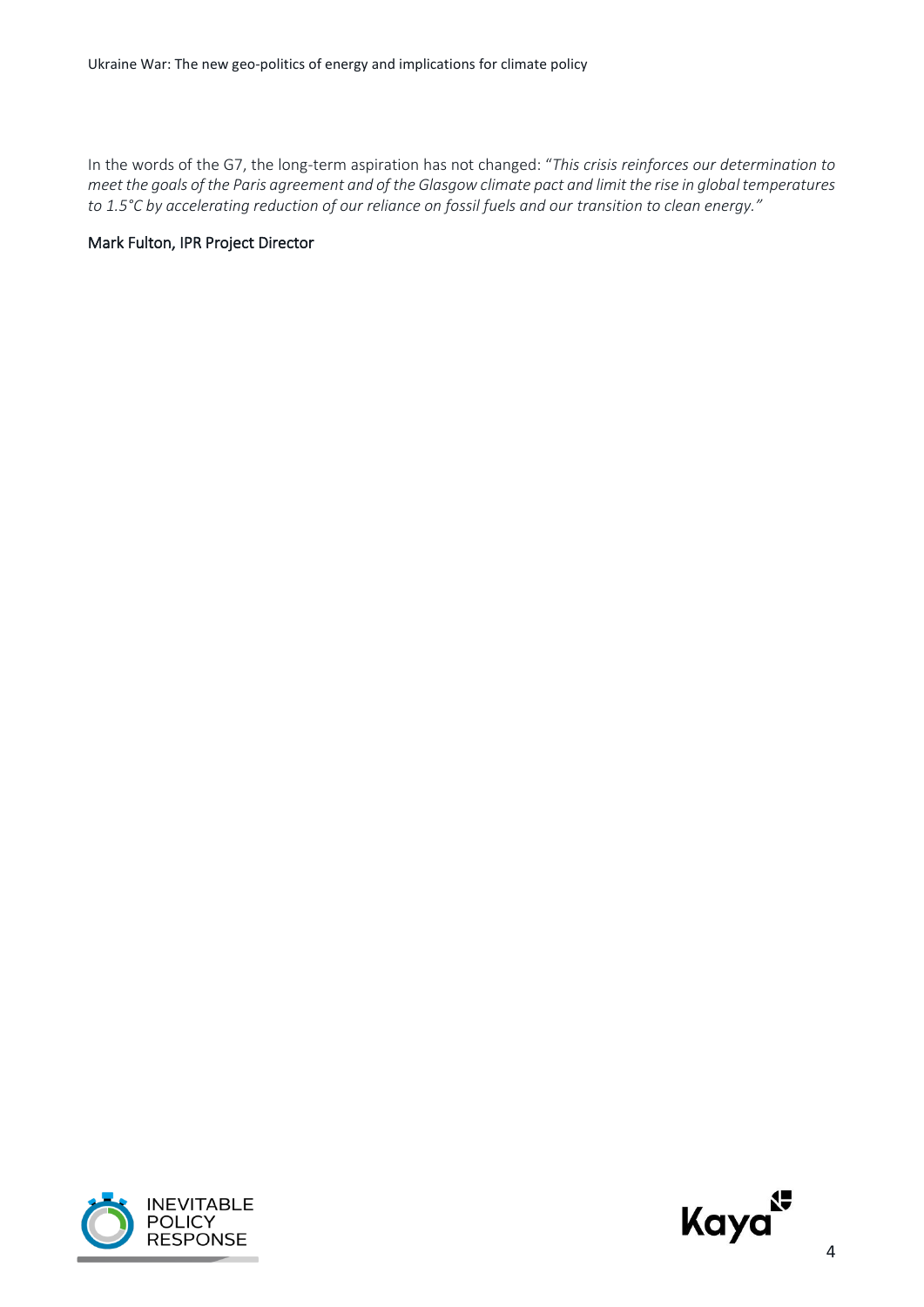## <span id="page-4-0"></span>The Ukraine War, Implications for Climate Policy: A Kaya Policy Analysis - Executive Summary

- ❖ Energy and food security are moving inexorably under the wing of 'national' security in Europe, the US, China, and beyond. This has direct implications for climate policy and offers new impetus to the renewables build-out.
- ❖ The achievement of energy independence now dominates European energy policy formation, profoundly changing the approach of policymakers. In direct response to the war in Ukraine, the European Commission has suggested to reduce Russian gas imports by  $2/3^{rds}$  by the end of 2022 and 100% by 2027.
- ❖ European leaders are pivoting towards industrial policy to achieve their aims. State aid, procurement, joint storage, subsidies, incentives, and potentially even caps on energy prices will be deployed in addition to the traditional reliance on regulation.
- ❖ Getting off Russian gas is a major task for the EU. Immediate focus is on diversification of supply sources, achieving energy efficiency and reducing roadblocks to renewable projects. All means will be utilized in the near-term, including more coal and nuclear.
- ❖ While heavy polluting fossil fuels will be more dominant short-term, the significant impetus for the renewables agenda should, if successful, keep Europe on track for net-zero. The biggest challenge to Europe is tackling supply chain issues and dependencies, not least in relation to China, as well as incentivizing member states to deliver what is needed.
- ❖ Record-high energy bills, a potential recession and the biggest refugee crisis in Europe since WW2 is forcing policymakers to mobilise around support measures. New rounds of public joint borrowing may materialize.
- ❖ Depending on its duration, the war in Ukraine could have harsh consequences for global food security. The impact would be most felt in developing countries, posing significant challenges to the 'Just Transition' agenda. In Egypt, the host of the next COP, the price of wheat has risen 44%, posing an existential threat to the economy. The government will struggle to sustain subsidies.
- ❖ In the US, the sanctions response has been resolute and decisive. Domestically, two competing policy narratives are emerging: 'Drill, baby, drill' vs the continued push for a 'whole of government' climate agenda ahead of pivotal mid-term elections.
- ❖ Chinese leadership is walking a tightrope. Given their dominance of the clean energy supply chain and role as fossil fuel importer, which way they fall will have consequences for global emissions pathways.
- $\cdot \cdot$  The deployment of extreme sanctions by the West has implicit yet large implications for the climate transition. The severity of this impact will be determined by the duration of resultant changes in energy or food prices, backlash trading bans (e.g., potash), or an erosion of general levels of cooperation between nations.
- ❖ Policymakers in Europe and China will be inclined to take a heavier hand in the power market while in the US, which is more energy independent, market forces will dominate.



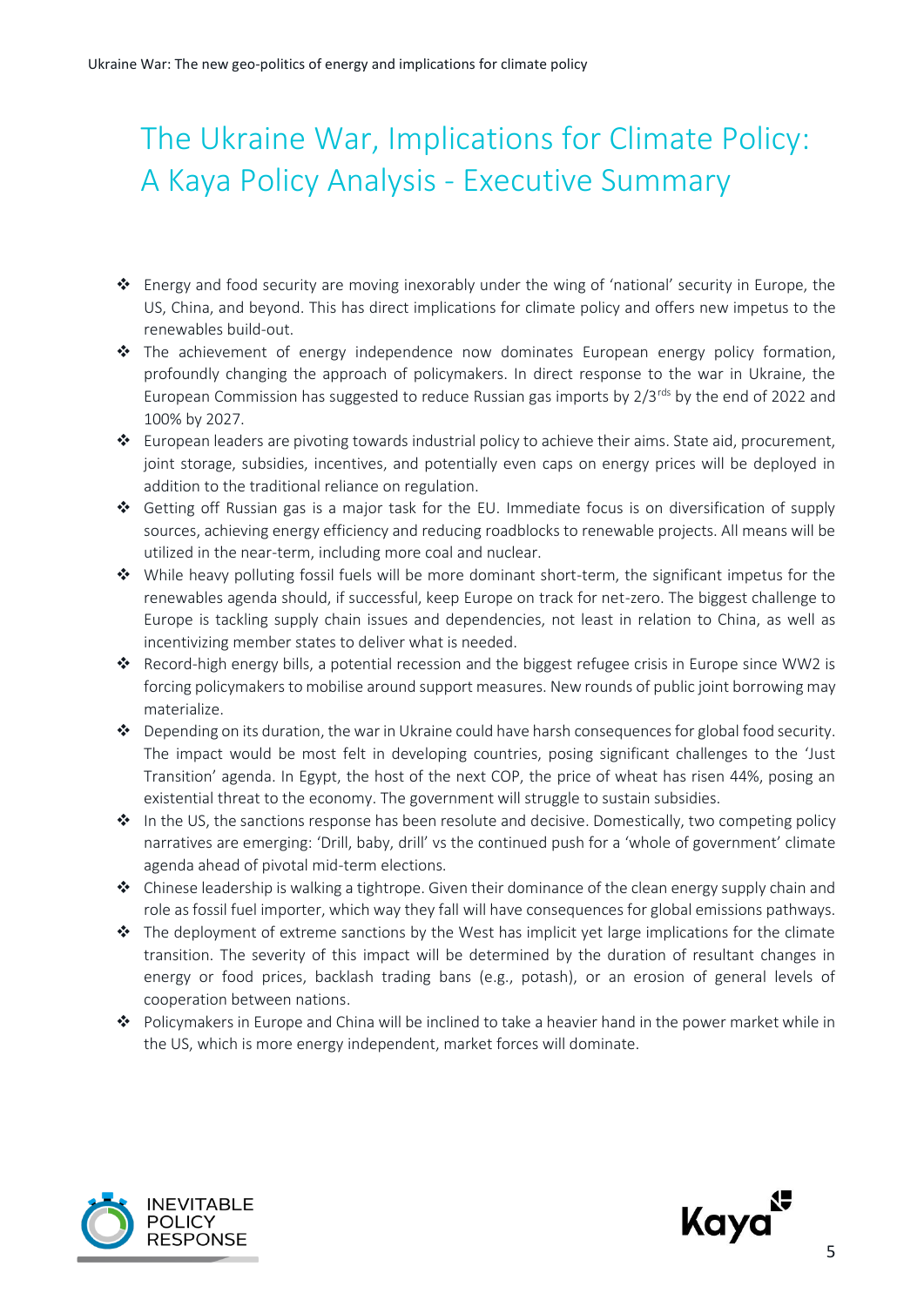#### **Contents**

| The Ukraine War, Implications for Climate Policy: A Kaya Policy Analysis - Executive Summary  5 |  |  |
|-------------------------------------------------------------------------------------------------|--|--|
|                                                                                                 |  |  |
| 1                                                                                               |  |  |
| $2^{\circ}$                                                                                     |  |  |
| 3                                                                                               |  |  |
| $\overline{4}$                                                                                  |  |  |
| -5                                                                                              |  |  |
| 6                                                                                               |  |  |
| $\overline{7}$                                                                                  |  |  |
|                                                                                                 |  |  |
|                                                                                                 |  |  |

## List of figures

| Figure 1 How to replace 2/3rds of Russian gas imports to the EU by the end of 2022, according to      |  |
|-------------------------------------------------------------------------------------------------------|--|
|                                                                                                       |  |
| Figure 2 Proportion of natural gas imports from Russia into the EU, Germany, and Italy 12             |  |
| Figure 3 Renewables generation. A five-fold acceleration is needed to replace Russian gas by 2025  13 |  |
|                                                                                                       |  |
| Figure 5 Countries accounting for largest share of EU supply of critical raw materials  15            |  |



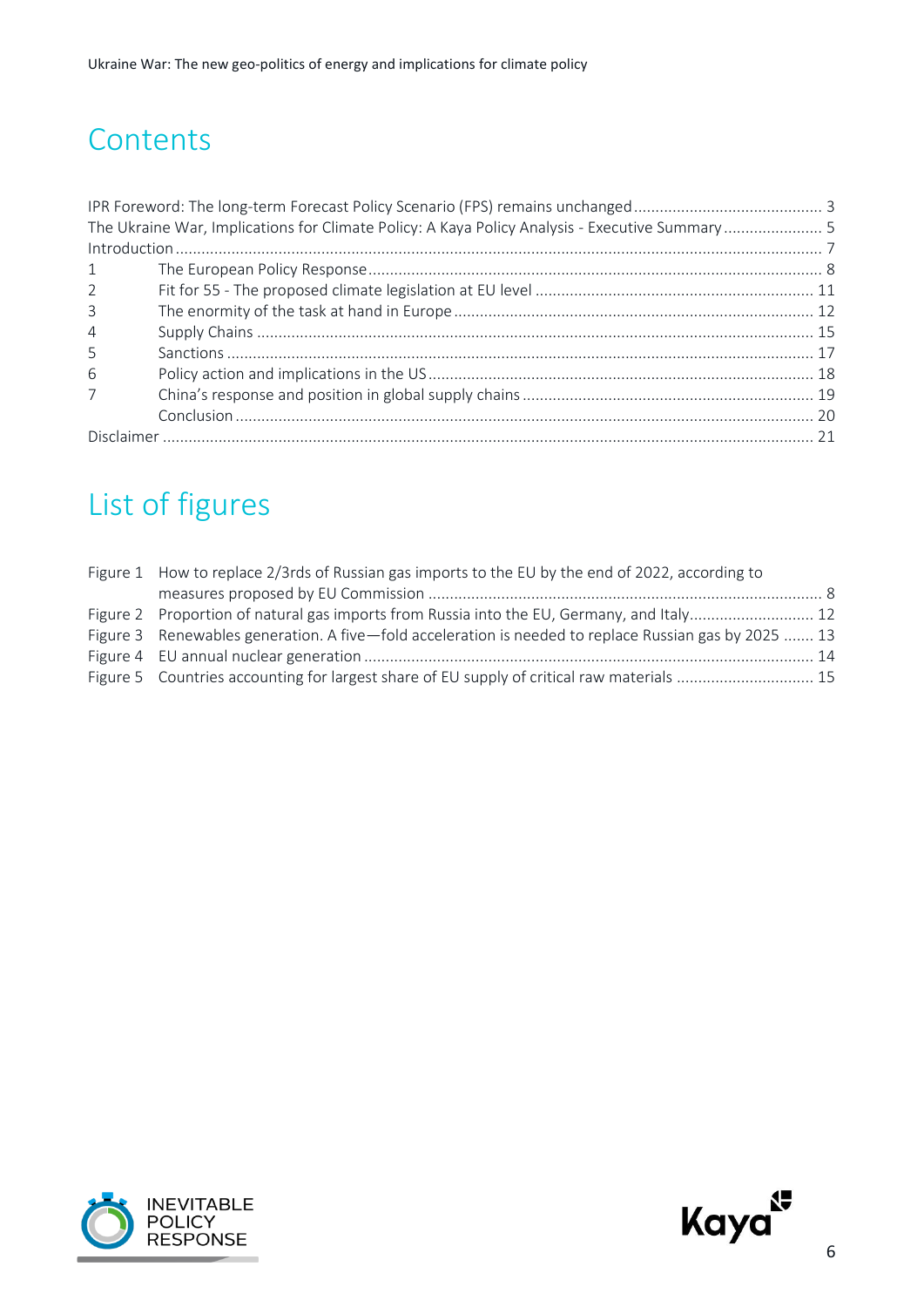### <span id="page-6-0"></span>Introduction

The Ukraine war, in all its horror, will mark a substantive elevation of security in the energy policy mix, triggered by the urgent intent to curtail Western dependence on Russian fossil fuels. The importance of this shift cannot be understated.

New leadership focus, and impetus for renewables, will emerge as a stronger, long-term policy trend. Balanced against this will be short-term demand for more fossil fuels to alleviate strategic exposure to record high prices. Increasing the resilience of renewable energy supply chains will receive laser focus.

Global policymakers are now dealing not only with a full-blown energy crisis but also skyrocketing prices for products ranging from agricultural commodities and fertilizers to semi-conductors and metals, all of which are essential in the effort to reduce greenhouse gas emissions.

This note focuses primarily on Europe, which is being impacted by the energy dilemma most acutely and touches on implications for the US and China. Before we continue, please let us first express our heartfelt sympathies with the peoples of Ukraine.

The climate policy ramifications of this moment should be contextualized within broader climate developments prior to the invasion. COP26 signalled a renewed push by nations to tackle the climate crisis including global pledges to halt and reverse forest loss, reductions in methane emissions, 'phasing down' coal and an historic net-zero commitment from India. Energy prices began bubbling behind the scenes as the covid pandemic subsided (ex-China) and global energy demand increased accordingly.

Enter the war. Against most expectations, Russia invaded the sovereign nation of Ukraine. It was at this point that the world, notably Europe, and especially countries like Germany and Italy, realized their huge miscalculation in allowing their dependence on Russian gas to grow to over 55% and 40% respectively.

The impacts of the war will be long lasting. As the Russian aggression continues, unprecedentedly severe sanctions against a member of the G20 from the West threaten to devastate Russia's economy. Measures taken from either side which impede the flow of oil and gas from the world's second largest hydrocarbon producer<sup>1</sup> and exporter<sup>2</sup> could have significant ramifications for the transition.

Such a large fossil fuel supply shock has implications for the renewables build-out as well. China owns a dominant global position in green technologies, components, and materials, and is the critical actor in any attempt by the West to accelerate electrification and clean energy buildouts. Policymakers are responding to the crisis in ways that attempt to solve energy and critical asset security while insulating citizens from the surge in energy prices. The resultant climate policy measures will have direct consequences on emission mitigation pathways.





<sup>&</sup>lt;sup>1</sup> (10.5 million barrels of oil equivalent per day)

<sup>2</sup> (7.5 million barrels of oil equivalent per day)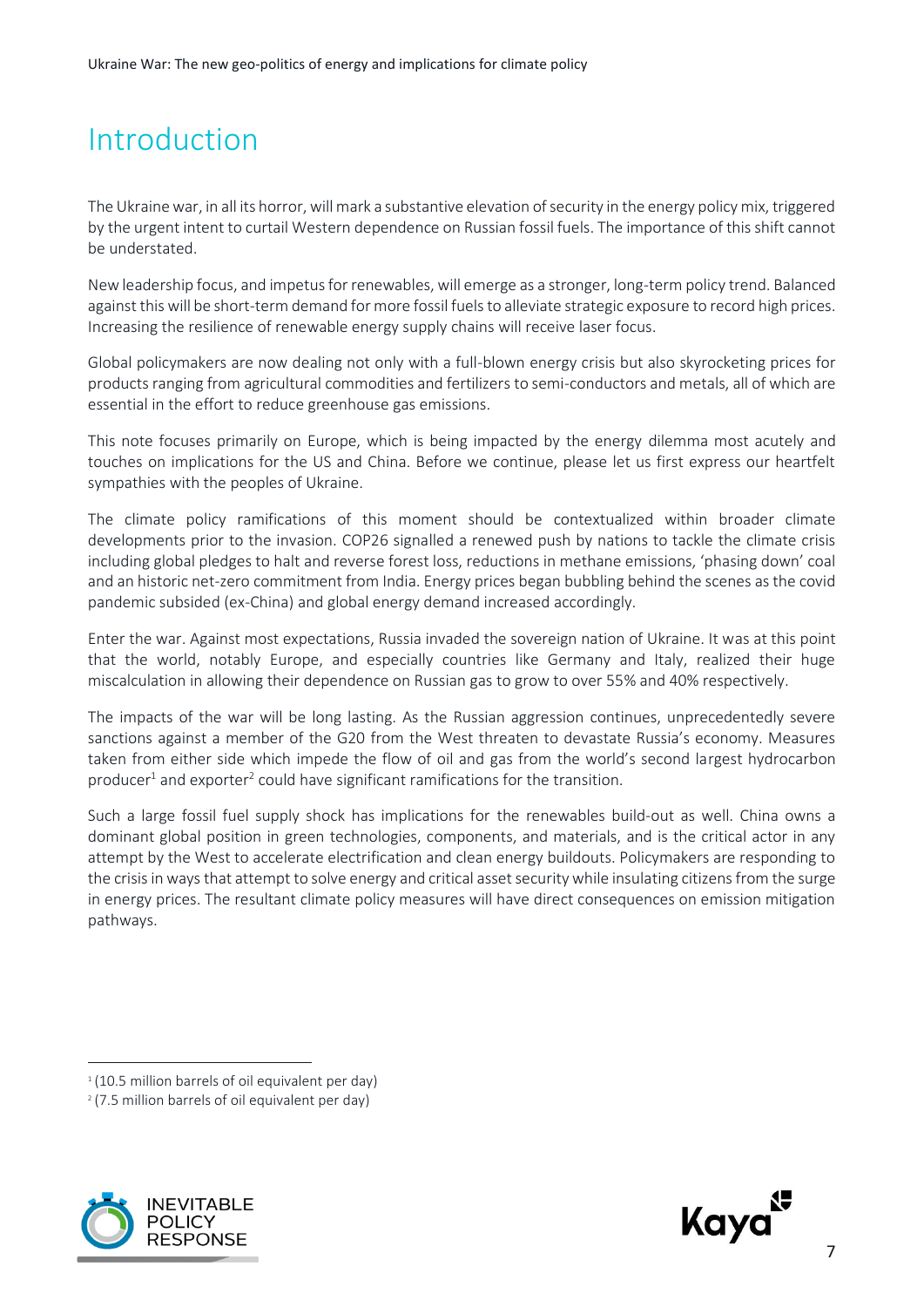### <span id="page-7-0"></span>1 The European Policy Response

What do current actions tell us about the shift in policymaking direction? In the non-legislative Communication from 8th March, the EU Commission proposed a 'RePower EU' plan (see Figure 1) with a target of reducing dependency on Russian gas by 2/3rd by year end and achieving full independence from Russian fossil fuels well before 2030. This proposal makes clear the intention for a more active use of industrial policy. REPower EU's direction is multi-pronged, focusing on the diversification of fossil fuel imports, law-enshrining gas storage commitments and a more aggressive roll-out of renewables.



<span id="page-7-1"></span>Figure 1 How to replace 2/3rds of Russian gas imports to the EU by the end of 2022, according to measures proposed by EU Commission

This plan met support at the Versailles Summit by Heads of States on the 10<sup>th</sup> and 11<sup>th</sup> of March, where the Commission also advanced the proposal that the EU should be fully independent of Russian fossil fuels in 2027. At the March 24-25<sup>th</sup> EU Council this agenda gathered further momentum as President Biden announced that the US would aim to provide the EU with 15 bcm(billion cubic meters) of LNG this year, while aiming for as much as 50 bcm in coming years.

No legally binding agreement has yet been made on the REPower EU plan, but the Commission is now tasked with following through and drafting concrete proposals by May. This will entail action in areas that sit only partially within Commission competence. As such, the role of member states will be to rapidly decide on and implement a full range of required policies.



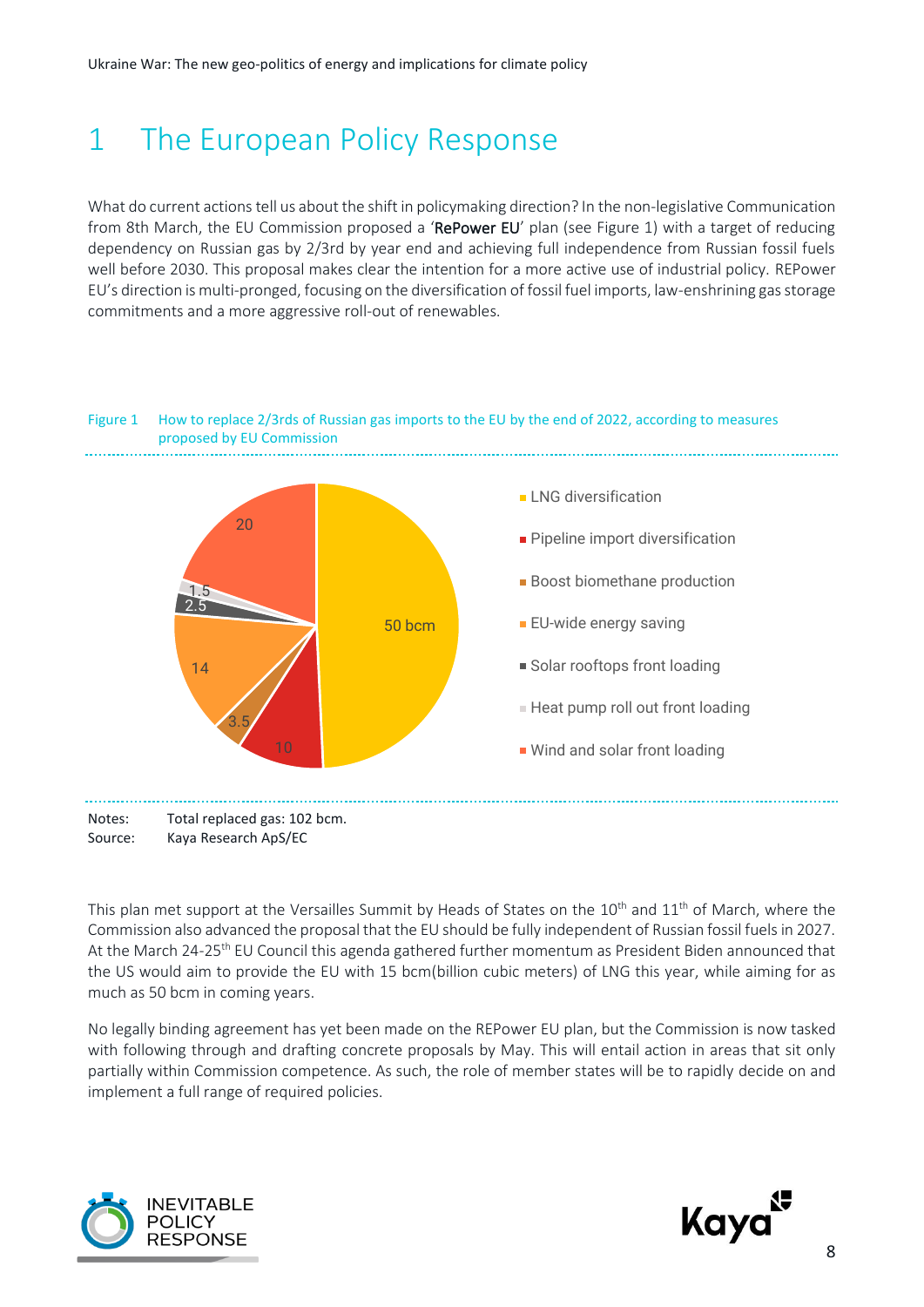As mentioned, the suite of proposed tools will focus less on regulation and more on industrial policies, which is a jealously guarded domain of member states. If member states agree to the framework of the RePower EU plan, they will:

- embark on ambitious efforts to diversify LNG supply;
- boost biogas and green hydrogen;
- streamline the authorization process for renewables:
- improve gas and power interconnectivity, bolster security of supply contingency planning;
- ensure minimum levels of seasonal gas storage and improve energy management and efficiency;
- accelerate building refurbishment, notably insulation of houses; and
- accelerate instalment of heat pumps

Reducing demand for energy will become an important goal in itself. After all, the cheapest energy is the energy not used. To that end, we expect further incentives and subsidies will be put in place, not least to support households and industry to move forward on retrofitting buildings and installing new energy sources to secure efficiency gains.

To meet energy conservation targets, an increase in heat pump production would need to resemble 'warfooting' efforts. An IEA estimate for speeding up anticipated deployment by doubling current EU installation rates of heat pumps would save an additional 2 bcm of gas use within the first year and require a total additional investment of EUR 15 billion.

A potential catalyzing agent for enlisting much-needed private investment could be the so-called 'Carbon Contracts for Difference' (CCfD's). These give governments an opportunity to guarantee a fixed carbon price to investors in need of revenue clarity when planning green energy projects. The system would resemble traditional feed-in premium/tariff policies for renewable energy projects but would differ in that instead of ensuring a power price, it would guarantee producers of low-carbon products a fixed carbon price.

The REPower EU plan reveals a heavy reliance on member states and their willingness and ability to carry out measures. Accordingly, we should expect to see a 'marketplace' of interests develop, where member states push agendas unique to their situations. An example of this is Spain and Portugal achieving leniency for temporary interventions in the energy market in the Iberian Peninsula due to its high share of renewables and high payments for spot price gas.

Getting the member states on board will have another, potentially historic, impact; not only will pressure increase for prolonged leniency of fiscal rules, new rounds of joint EU borrowing may finally materialise. Indeed, momentum behind this is already present in EU meetings. 'Grand bargains' and mobilised financing should serve to accelerate the green agenda and could deliver unprecedented European collective action in energy and industrial policy.

We are witnessing history as the EU shifts from a heavy reliance on regulation to embedding decarbonisation into the fabric of European industry via industry policy, state aid and procurement.



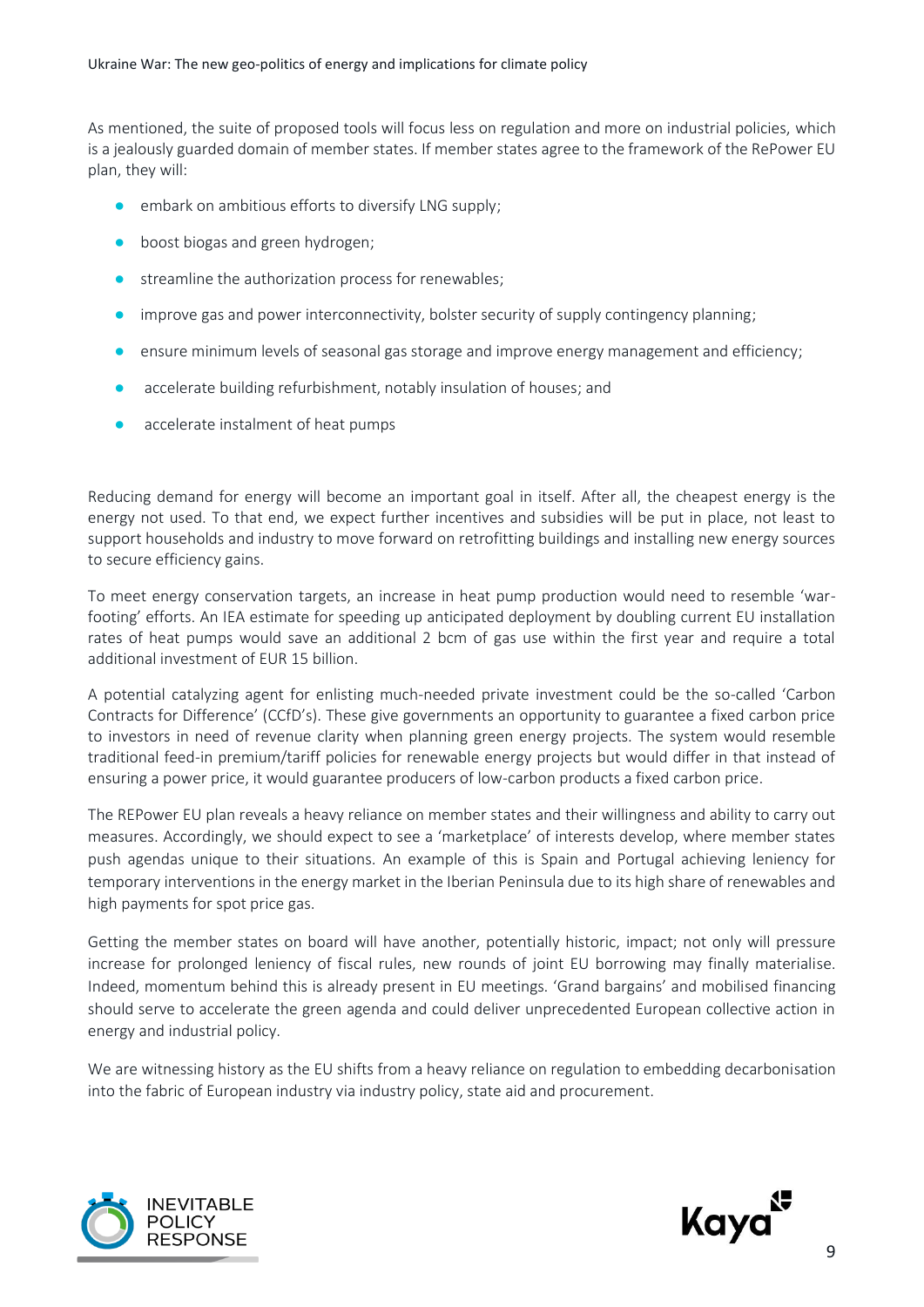The EU is also on track to deliver more robust measures to protect both consumers and industries from the impacts of higher energy prices at a broader level. These can include windfall taxes on companies, reduced taxation, state aid, price caps, and direct income support or vouchers to households.

Such measures were part of the discussion at the March 24-25<sup>th</sup> EU Council, where Commission President von der-Leyen advocated for joint purchasing to enable the use of the EU's collective bargaining strength in the power market. The Commission is expected to present a proposal by May on an energy market reform to decouple gas prices from overall electricity prices with the aim of cushioning consumers, along with broader proposals on REPowerEU.

We look for these types of measures in the EU to be more enacted and accepted given the lack of energy selfsufficiency in the bloc.

The EU and its members are more inclined to state-led type measures than would be possible in the more market-driven and energy self-sufficient US. In this way, the EU and China are more alike than the US. Mechanisms and conditions are more conducive to active intervention than in the US. In the EU, it is not inconceivable to imagine nationalization of utilities if the crisis worsens, a prospectthat would be more difficult to imagine in America.



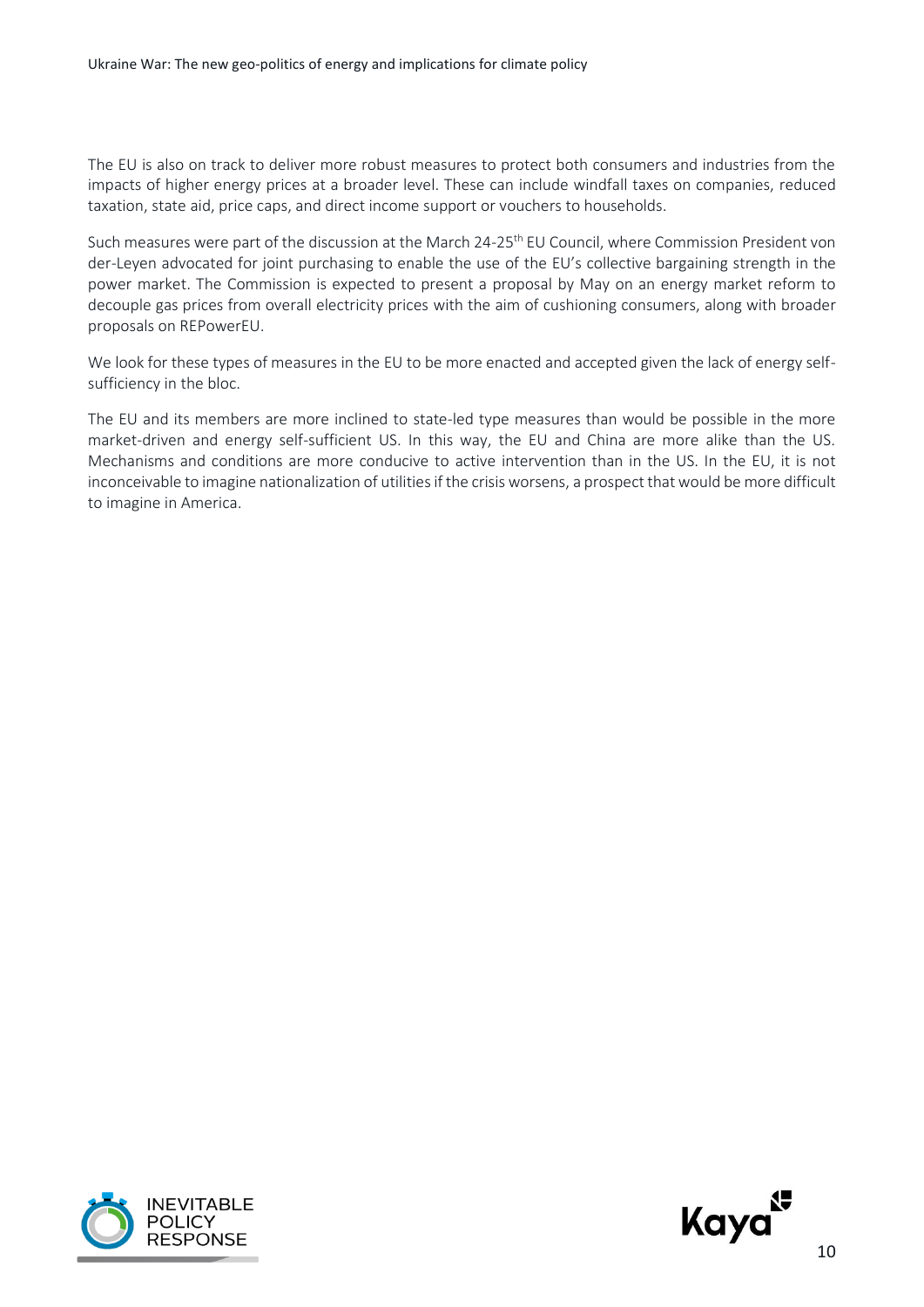## <span id="page-10-0"></span>2 Fit for 55 - The proposed climate legislation at EU level

Before the war, the big EU climate legislative package 'Fit for 55', with 15 separate policy proposals, was well underway in terms of negotiations. Some of these 'files' (e.g., content areas) could be accelerated given the urgency at hand, not least those aiming to increase energy efficiency. Examples of these advanced files are the Energy Performance of Buildings Directive (EPBD) and the Renewable Energy Directive (RED) as well as several infrastructure and transport files.

Other major components of Fit for 55 might become imperilled however with high energy prices placing too much of a burden ahead of a slowdown in economic growth. This is true especially for the proposed extension of the European Trading Scheme (EU ETS), the so-called 'EU ETS2'. Implementing the EU ETS2 would increase carbon pricing, placing larger financial burdens on both industry and consumers at a time when policymakers are now planning for ways to reduce these very burdens.

As the proposals for a Carbon Border Adjustment Mechanism (CBAM) and a Social Climate Fund are intrinsically linked to the EU ETS and the expansion, respectively, these two proposals may also be subject to increased scrutiny.

None of this is to say that the EU legislative package or the ambitious EU climate goals will be abandoned as reaffirmed by European leaders of the G7 on March 24<sup>th</sup>. However, given Fit for 55 was not designed with an energy crisis of this magnitude in mind, additional or altered measures will materialize to use all levers, such as means of investment support for renewables, as laid out above.



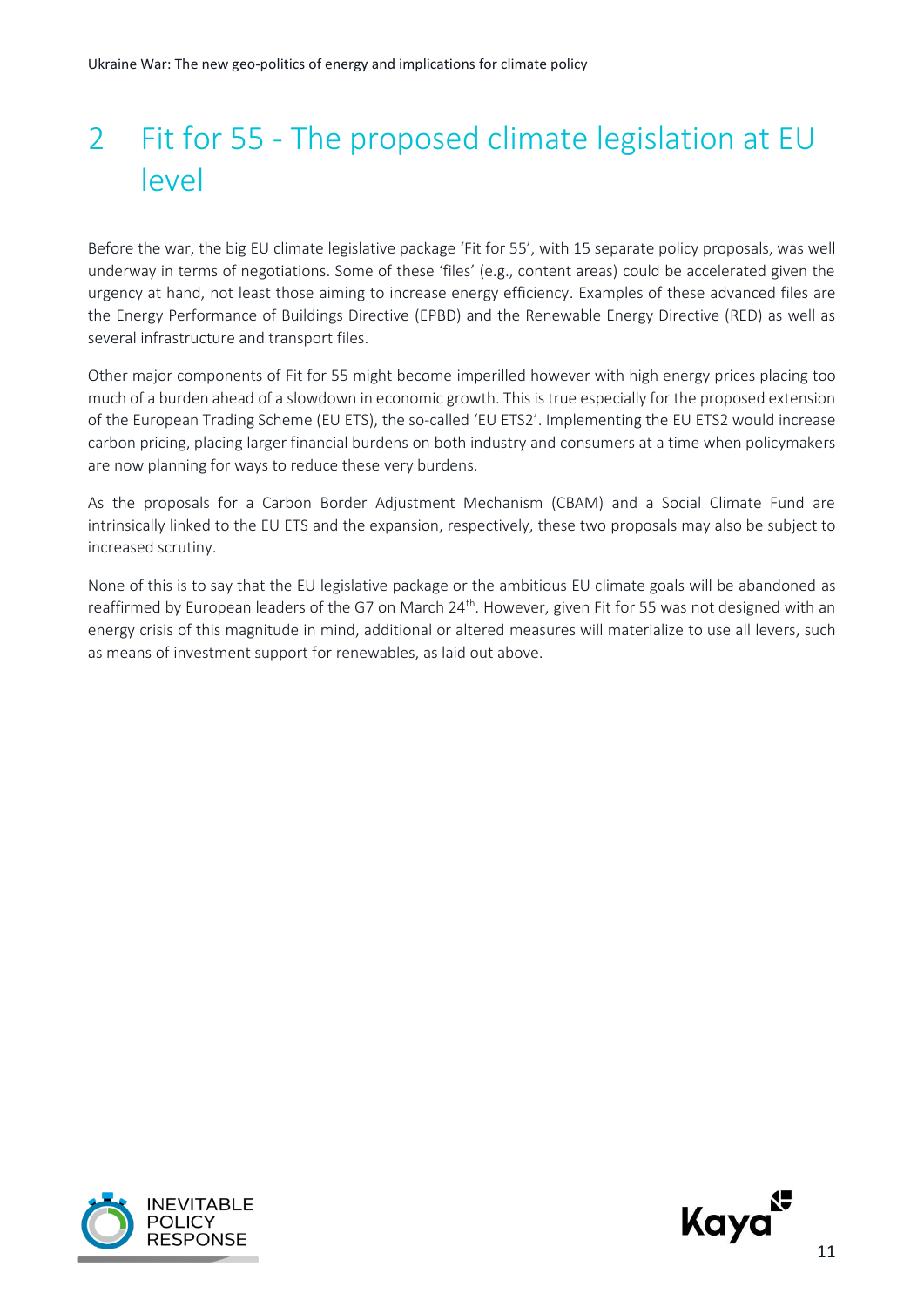#### <span id="page-11-0"></span>3 The enormity of the task at hand in Europe

The European Union is critically dependent on Russian fossil fuel imports. Figure 2 shows Russian gas imports to Germany, Italy, and the EU as a whole. At the bloc level, the share of Russian gas imports was 1/3<sup>rd</sup> in 2021.



<span id="page-11-1"></span>

As illustrated in the REPower EU Communication, the EU's immediate strategic focus will be on alternative gas supplies, principally LNG imports and pipeline gas from existing providers. According to the Commission, diversified imports from non-Russian geographies could potentially replace over 60 bcm of gas over the next year but this would only represent  $1/3^{rd}$  of Russian imports (see Figure 2). The recent announcements by the increase of US supplies may raise this figure. However, logistical hurdles still prevent a rapid increase of EU gas imports, most notably the lack of sufficient LNG terminals or pipeline infrastructure within the bloc. Beyond physical shortages, the long-term contractual nature of the LNG market creates structural challenges for supplying the EU with the needed volumes. On top of this, the market is subject to capacity constraints and competition from growing Asian demand.

The bottom line is that even with increased flows from non-Russian producers, we do not expect diversification of gas supplies to be a sufficient substitute in the short-term. Other measures will be taken. Europe is still capable of seeing itself through next winter with a combination of current record-high LNG imports, accelerated storage, energy efficiency measures and increased coal consumption.



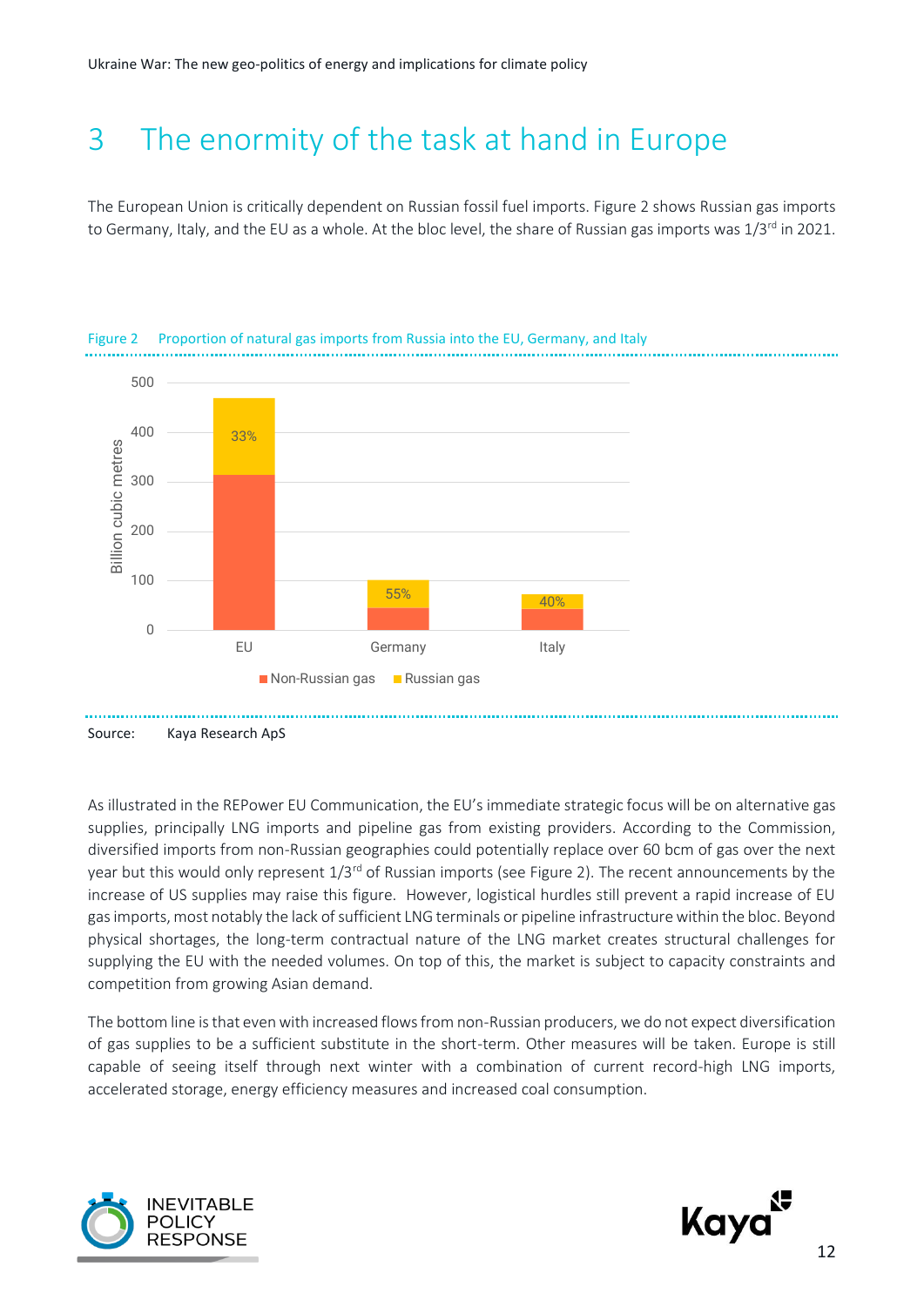Additionally, demand is likely to be curtailed by behavioural changes and, potentially, by demand destruction from slower growth and higher energy prices.

As the energy crunch will be hard felt already this year, there will be a need for continued growth of coal burn, just as in 2021. While this runs counter to climate goals, coal will likely need to be burnt due to the simple fact that there is not enough installed green capacity. Reversing planned coal phase-outs taking place in 2025 or earlier could save 50 TWh of energy per year, equivalent to 2.6% of Russian gas imports. Rationing of energy to intensive industries is another option for driving down demand, albeit one with political implications.

An increase in renewables will play a huge part in the medium and longer-term efforts to completely rid Europe of its Russian gas dependency. To date, the renewables roll-out has been slow and inconsistent. Recent efforts towards meeting the EU's emission reduction targets put the deployment rate of new renewables on a more commendable, though ambitious track.

However, the war in Ukraine has placed far greater burdens on this rollout effort. With the threat of a loss of Russian imports to the EU's generation mix, replacement is a top priority and yet only achieved in 2029 on the current pathway, assuming new renewables service only replacement and not any new demand.

Even a five-fold increase in this already-generous deployment rate would only hasten the replacement by four years (see Figure 3), not soon enough to deliver the immediate solution for the EU's new strategic objectives in the REPower EU plan.



<span id="page-12-0"></span>

Source: Kaya Research ApS



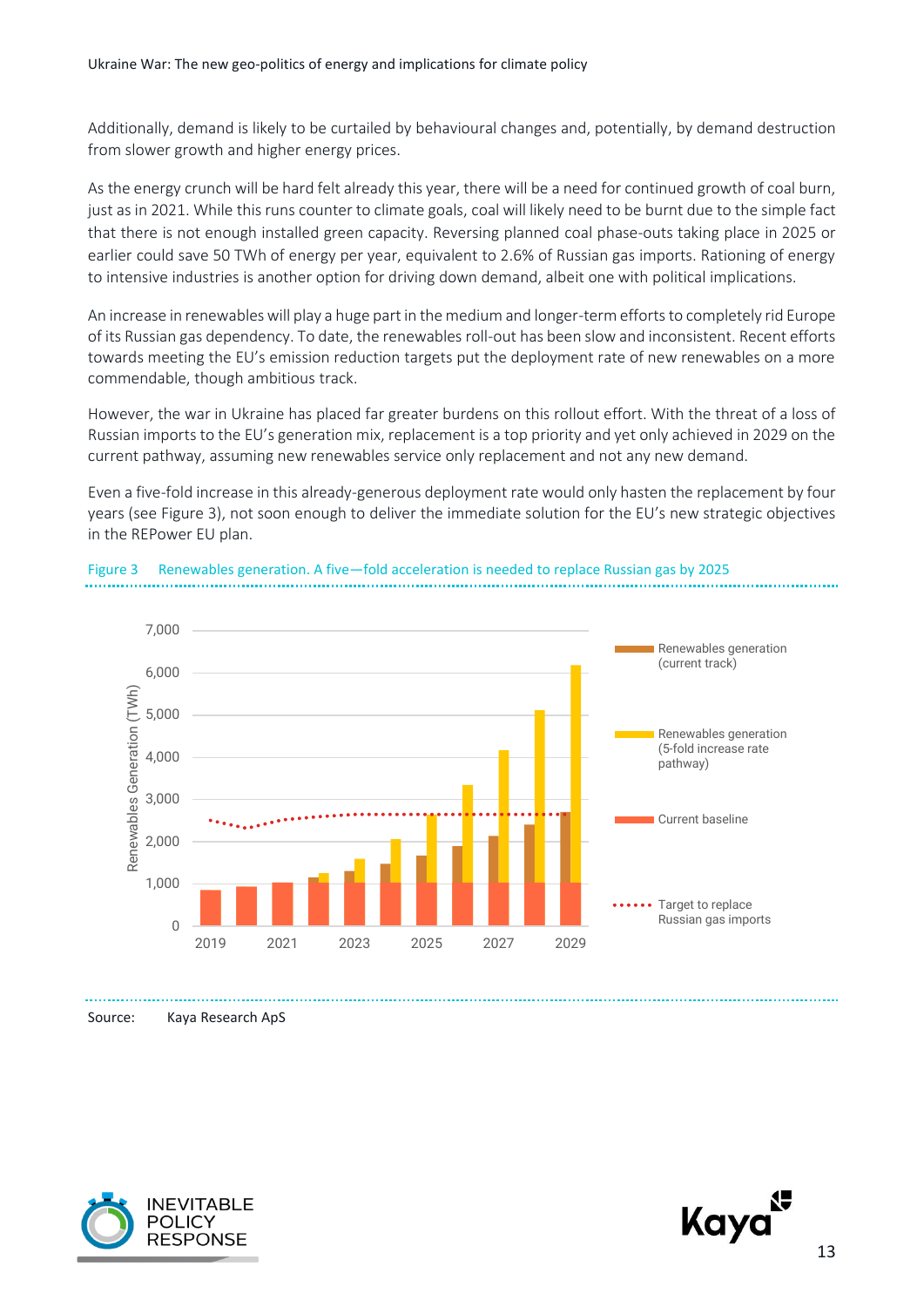We expect that nuclear energy will play a supporting role, with the short-term contribution being only marginal. This could take the form of delayed decommissioning of existing plants.

As shown in Figure 4, reversing planned closures of nuclear plants in Belgium, Germany, and Sweden would make up for just 4.6% of the gas imports from Russia (88 TWh). France recently announced a programme to build at least six new reactors by 2050, with an option for another eight. Since it takes approximately 15 years to build a nuclear reactor, this is still not a solution for the short-term.

A renewed interest in nuclear is not confined to Europe. South Koreas new president, Yoon Suk-Yeol, has vowed to reverse his predecessor's policy to steer away from nuclear.

<span id="page-13-0"></span>

While the longer-term outlook shows some promise, the short-term crisis, as stated above, necessitates emergency measures to ensure energy supply via any means, dirty or clean. The resultant trajectory of emissions is best left to modelling but it is plausible that emissions will spike in the next 1-2 years, conceivably succeeded by steeper reductions thereafter.

We note that both the IPR Forecast Policy Scenario (FPS) and 1.5°C Required Policy Scenario (RPS) see rising emissions over the next 2-3 years as a starting point.



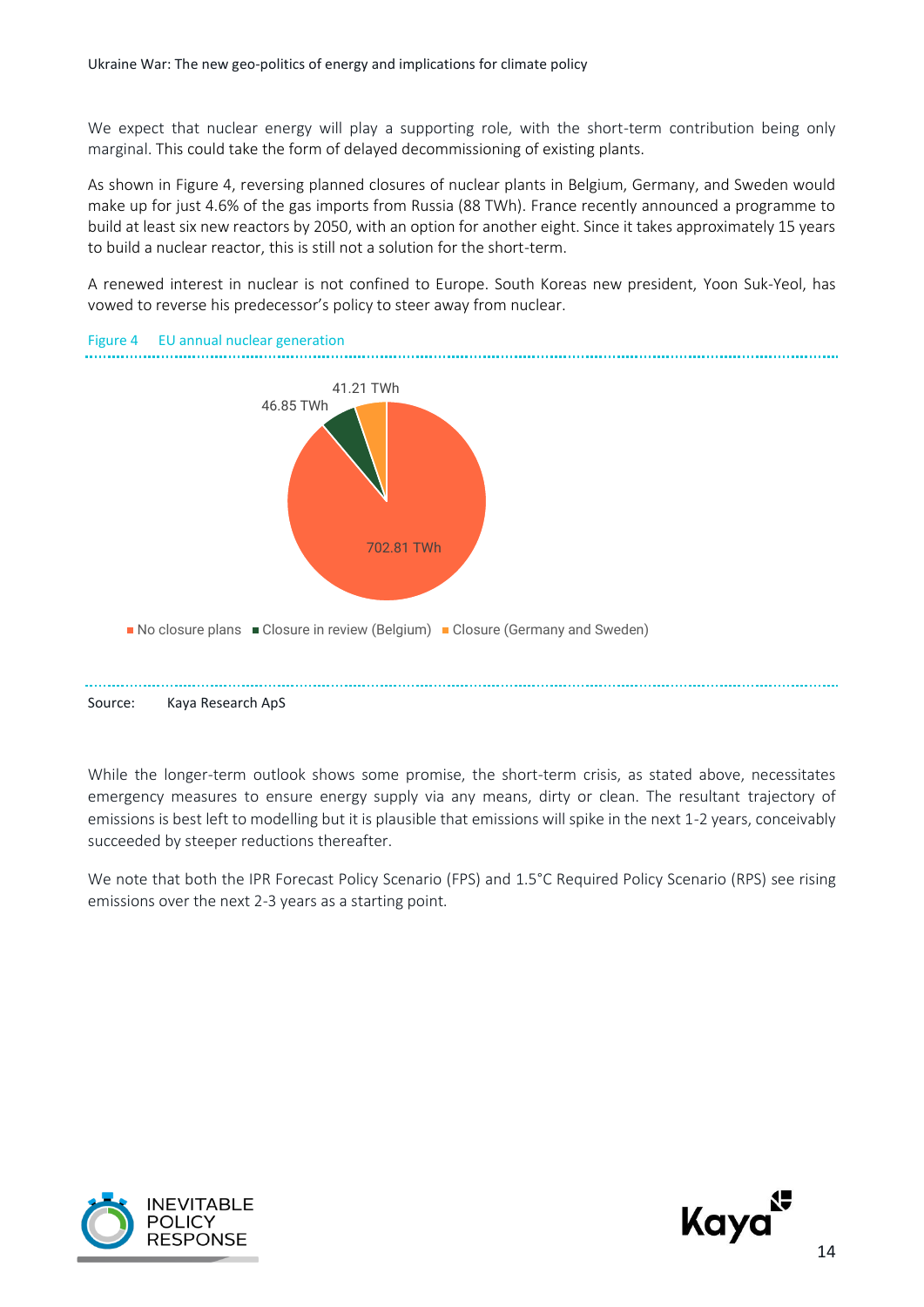## <span id="page-14-0"></span>4 Supply Chains

As the EU deploys more industrial policy tools to address the needed roll-out of renewables, the concepts of strategic autonomy and industrial resilience will acquire more momentum. This will include addressing Europe's dependence on China for renewable products and technologies. Figure 5 highlights the position China holds in export of critical minerals, but the dominance extends further into the supply chain. China manufactures 85% of global solar-grade polysilicon, going on 90% in the next 2 years. 75% of the EU's solar panels were from China in 2020.

Developing resilient supply chains for renewable technologies in Europe must be underpinned by raw material and component sourcing, including efforts to build up domestic production capacity.



#### <span id="page-14-1"></span>Figure 5 Countries accounting for largest share of EU supply of critical raw materials

The economic ramifications stemming from the war in Ukraine are not just about energy, but also about securing critical assets such as agricultural products and fertilizers. The supply chains of these items are as important as gas and also critical to the achievement of climate goals. For example, land use for biofuel or

food production might become prioritized as opposed to being preserved for carbon sequestration.

Regarding food security, Russia is the world's biggest exporter of wheat and, together with Ukraine, accounts for approximately 1/4th of global wheat exports. Ukraine is also a major producer of the barley, rye and corn that Europe, the Middle East and Africa heavily depend upon.



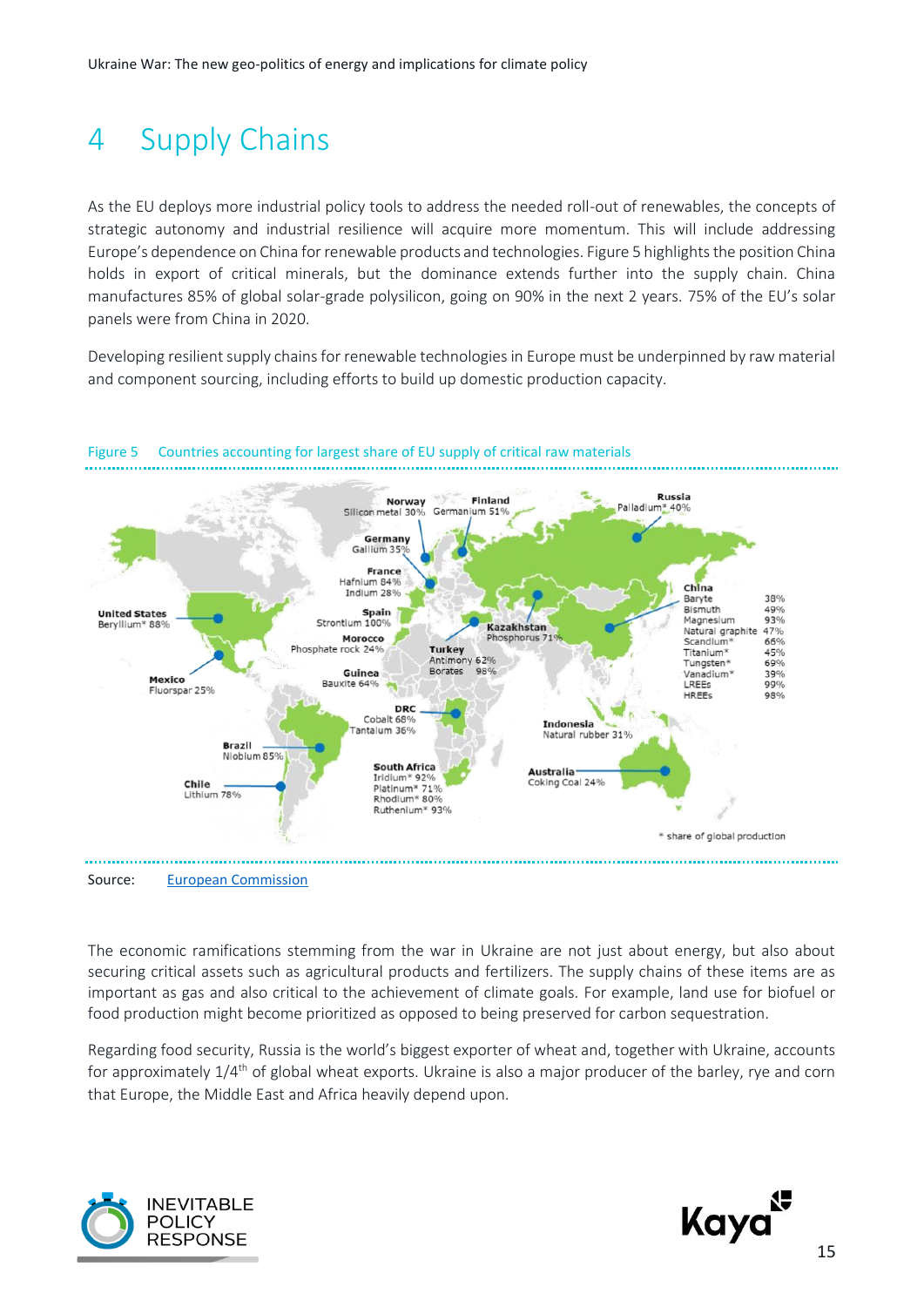An international food crisis would have serious consequences in addition to being a humanitarian risk for Europe and the world. World leaders are increasingly attentive to this risk and sent strong signals at both the G7 meeting on the 24<sup>th</sup> of March and at the EU Council on the 24-25<sup>th</sup> of March that a global food crisis need to be avoided using all instruments and funding mechanisms available. Concretely, the European Commission recalled the EU's pledge to provide at least 2.5 bn Euros until 2024 to help regions most affected by food insecurity.

It should not be lost on the international community that Egypt, the host of the next COP, is one of the most severely impacted countries by the war in Ukraine. Egypt relies on large volumes of heavily subsidised imports to ensure food security for its 105 million population.

The Russian invasion has catapulted prices, increasing the price of wheat by 44% and sunflower oil by 32%. With around 80% of the supply of these items originating from Russia and Ukraine, the consequences of a failed spring harvest and trade disruptions are enormous.

Can an Egypt COP deliver long-term solutions when confronted by such short-term problems, especially when experienced by the host country itself? As a minimum it suggests agriculture and land use may be a prominent theme in Sharm el-Sheikh.

The larger climate ramifications are profound. A radical and global price acceleration in food and other items essential for everyday life, if sustained, makes the prospect of a 'Just Transition' more challenging.

Billions of the planets poorest inhabitants produce little in the way of emissions yet spend a disproportionate amount of their income on energy and food. After the acute energy needs of the developed world are dealt with – Europe has 7% of the world's population but uses 17% of the world's energy - policymakers will need to re-focus quickly on ensuring the developing world has sufficient support to come out of this crisis strong enough to tackle social and climate issues. By now, this will go well beyond the underdelivered commitment from developed countries to contribute \$100bn annually to developing countries.

European leaders will need to deliver new and ambitious policies to meet the challenges faced by the confluence of these multiple systemic risk factors.



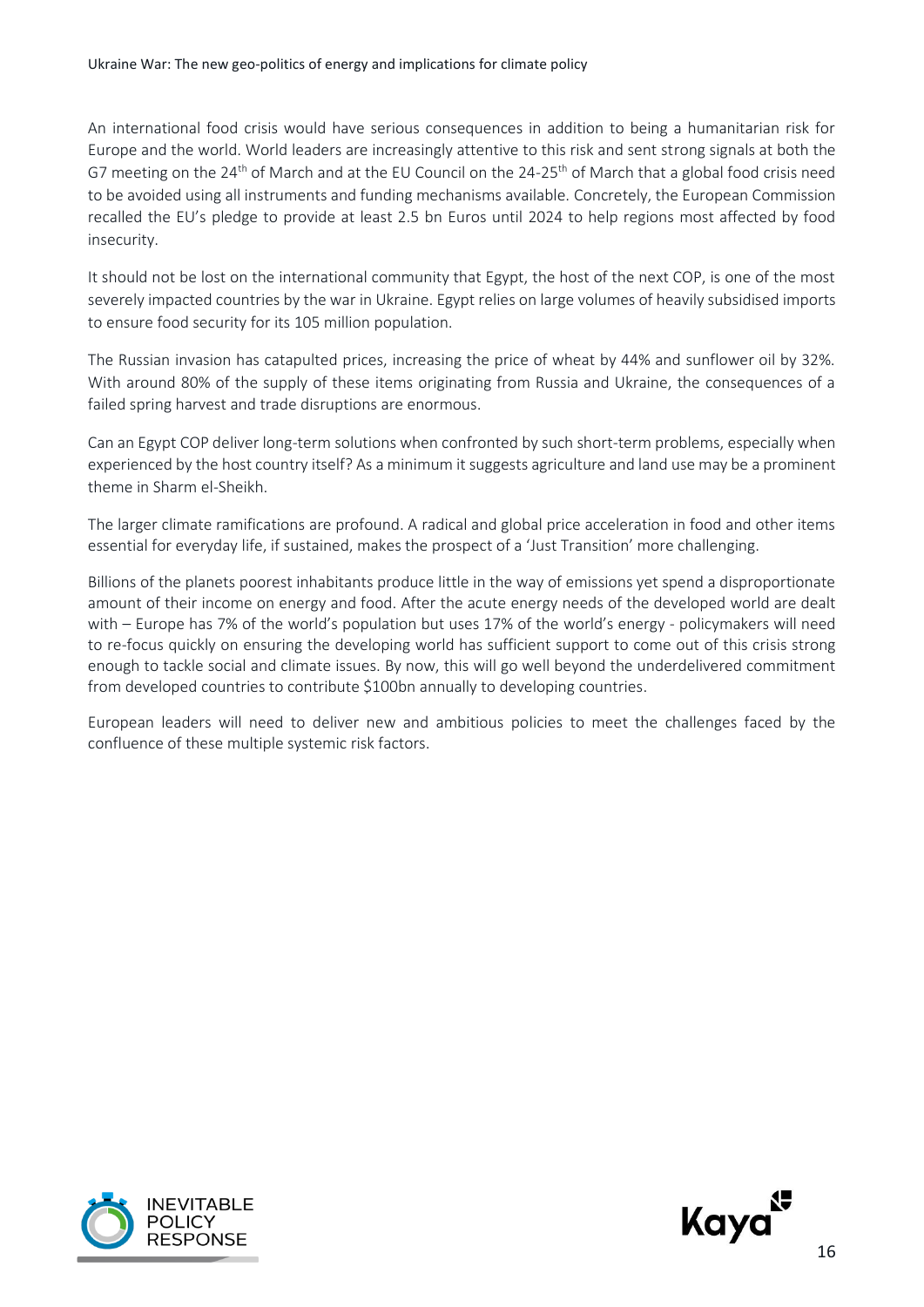### <span id="page-16-0"></span>5 Sanctions

The challenge of delivering appropriate policies is now complicated by a new aggressive usage of sanctions by the West. Whether they be targeted at energy - as shown by the US and UK banning Russian oil imports - or not - evidenced by Chancellor Scholz refusing to do the same - sanctions have implicit impacts on the climate transition.

Higher fossil fuel prices, *ceteris paribus*, serve as a price signal which can speed up transition to green energy.

Running through one mixed example: Russia banning potash exports in response to sanctions increases fertiliser prices, and by extension, food input prices. This can induce either positive land use change (technology solutions increasing crop yields) or negative land use change (clearing forests to plant more crops), elicit behavioural change (e.g., away from the meat made more expensive), or lead to hard-hit developing countries being unable to afford food imports which forces them to abandon other initiatives including those which mitigate climate change.

A more general issue with sanctions, and indeed the conflict in general, lies in the potential for cooperation between nations to diminish. Pledges on deforestation, money for the 'Just Transition', sharing of clean energy technology and the resultant implications for learning curves are all exposed to the risk that countries become more estranged and combative.

Succinctly, policy reactions to the effects of sanctions have morphed into a salient vector for climate policy. Although no new rounds of sanctions have been announced at the latest discussions (EU Council on the 24- 25<sup>th</sup> of March), we cannot rule out further expansion of sanctions if the situation on the ground deteriorates further.

This may include an oil import ban by Europe, actions directed at Belarus, potentially banning road and maritime freight transport to Russia as suggested by Poland and the Baltic countries, or in the extreme, secondary sanctions on any company dealing with Russian entities. This is particularly pertinent if Chinese companies are impacted.



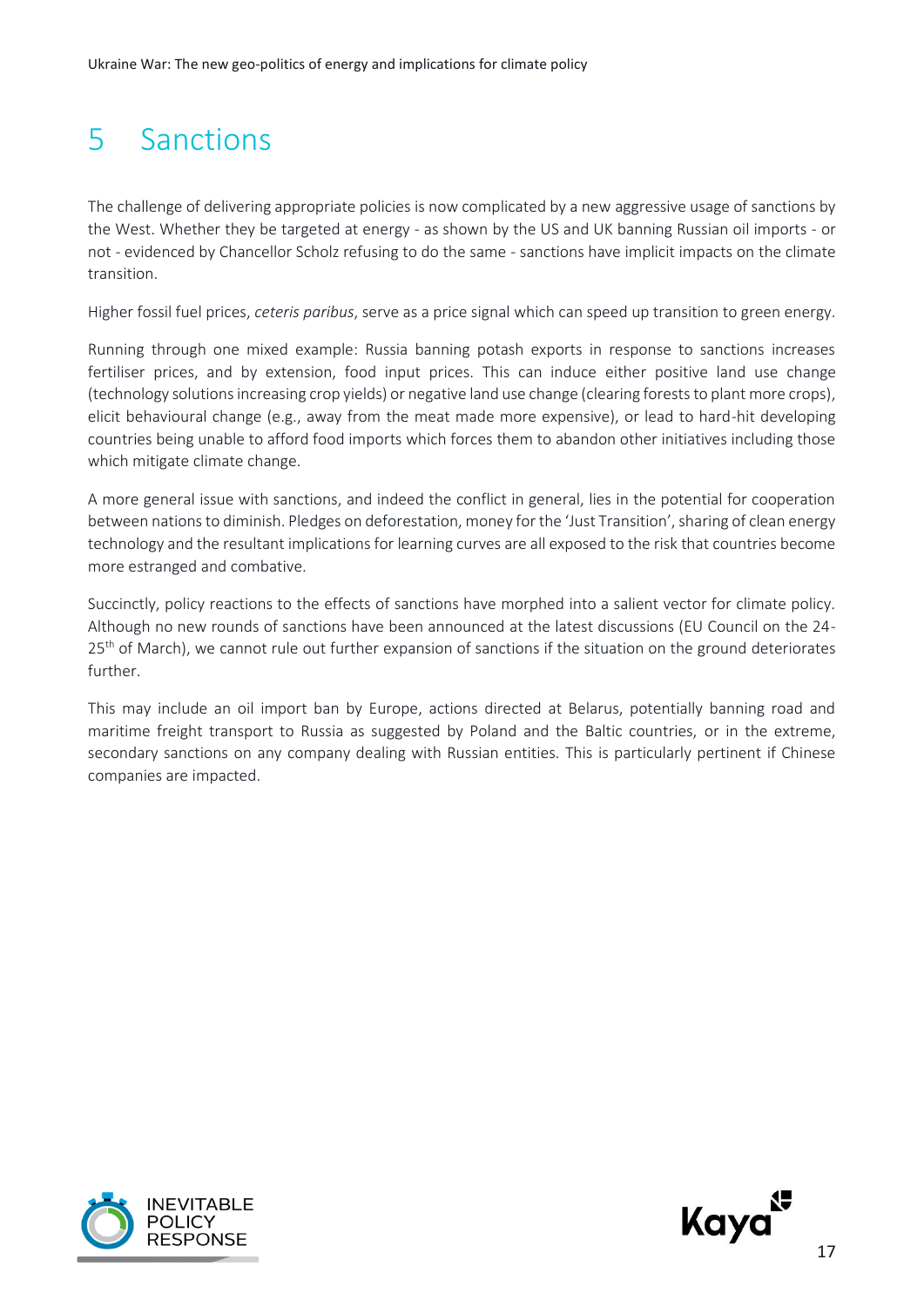## <span id="page-17-0"></span>6 Policy action and implications in the US

The reaction by the US administration to Russia's invasion has been resolute and decisive. More so even than closing access to the SWIFT payment messaging, freezing nearly half of Russia's foreign currency reserve war chest is having devastating consequences for Russia's economy. These measures are popular on both sides of the domestic political divide and the US has the luxury of being energy self-sufficient - indeed in February becoming the largest exporter of LNG.

It is worth highlighting that the sanctions and Russian energy import bans are being carefully constructed to minimise the negative side effects on the global economy, Europe, and China. The US is not impeding on the ability of Europe to import Russian fuel. This may change, however, if Europe's stance hardens as the severity of the war intensifies.

Domestically, two competing policy narratives are coming to a head. Facing 8% annualised inflation and looming mid-terms, the US administration is pursuing aggressive measures to reduce the price of energy to the consumer. This includes releasing strategic reserves, making drilling leases easier to acquire and even meeting with Maduro in Venezuela. At the same time, Biden and Democrats continue to push forward on a reconciliation bill which may have substantial climate incentives such as a renewables tax credits. US Energy Secretary Granholm recently called for a 'global clean-energy Marshall Plan', which met heavy push-back from a number of Republican Senators arguing that gas was the answer to combat higher fuel prices. The name of any climate legislation may change from 'Build Back Better' but success in passing this would be hugely consequential to the US's emission reduction ambitions and enshrine legislation ahead of a likely set-back to Democrats in November's mid-terms. It is of note that pundits on both sides of the fossil fuel vs. renewables debate are referencing use of the Defense Protection Act to support their arguments.

In either case, this supports our assertion that energy policy and security policy are now fatefully entwined. This should ultimately be positive for renewables with more access to funding becoming available, which helps ensure energy independence.

One wild card and potential danger to the climate agenda in America is the decision by the US Supreme Court to hear the case of *West Virginia vs. EPA.* The conservative-leaning bench could rule in a variety of ways that impede the ability of regulators to carry out environmental and climate policy. This would leave Congress and market forces driving change including in response to Ukraine.



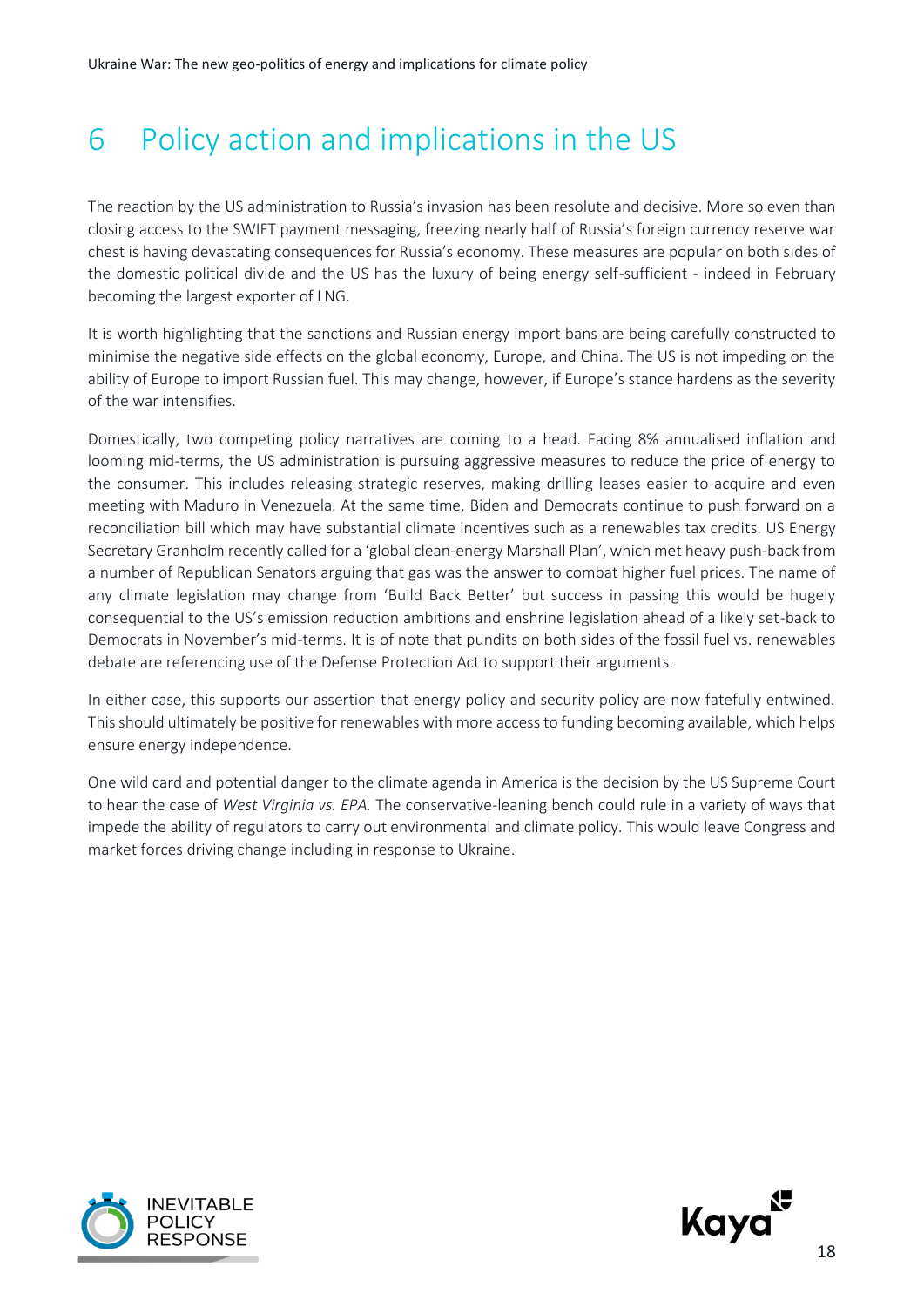## <span id="page-18-0"></span>7 China's response and position in global supply chains

Leadership in China is a vocal bystander in Russia's aggressive manoeuvres, to date issuing statements which are more supportive of Putin than not. Hawks would argue this is not surprising when seen in the light of China's potential interest in re-incorporating Taiwan. However, China is walking a tightrope. On one side it is interested in being a global player, avoiding secondary sanctions, and generally participating in the world's financial architecture. On the other side, supporting Russia strengthens a relationship with a partner who supplies an increasing, but small, part of its energy needs and serves to balance the US in the global world order. It would not surprise us to see China continuing to walk this tightrope for as long as they can. At the NATO summit on March 24<sup>th</sup>, there was another tug of war, with the summits clear message and warning that "China must not provide economic or military support for the Russian invasion but should use its significant influence on Russia to promote an immediate, peaceful solution".

We see it as unlikely that China will significantly increase fossil imports from Russia. This is due both to interest in securing independent energy supplies and awareness of the risk of Westerns sanctions if China is seen to take advantage of the situation. China also suffers from infrastructure constraints in terms of terminal, transport and pipeline capacity and is carefully manoeuvring its geopolitical positioning to refrain from providing Russia assistance beyond the red lines established by the West. Indeed, Chinese state-owned enterprises have been advised "by banks and higher authorities" to stay away from Russian coal and Chinese controlled banks, to date, have refused to behave in a way that would alleviate the pain of sanctions on Russia.

For gas, China is a big market for Russia, but Russia is replaceable for China. This is a bit less true for oil given China's dependency is much higher on oil (72%) than gas (44%) and coal (10%). China is also a huge buyer of LNG from the US on long-term contracts. Gas makes up a small (3-4%) part of China's energy mix but is a critical clean peaking power source relative to coal. On the climate side, we see signs that China will continue to balance energy security with emissions reductions and may therefore leave coal capacity in the system but manage capacity utilisation to achieve emissions reductions. It will be worthwhile to watch how the Covid pandemic impacts a nascent economic recovery and resultant energy demand.

China generally has the upper hand in renewables, where it dominates nearly the entire supply chain. This dynamic is present in wind, solar and more basic supplies such as rare earths and steel for these and other sectors. China mines over 70% of the world's rare earths – a set of 17 minerals used in a range of applications including electronics, defence and aerospace – and supplies Europe with 98% of its rare earth permanent magnets, used in wind turbines and electric vehicle motors. China also dominates in the production of other wind turbine inputs, such as 60% of global glass fibre production and 50% of global steel production in 2020.

As such, global industrial players remain heavily dependent on China for advancing global wind exploitation. While Europe has domestic capacity in steel production, the US production is significantly lower. As mentioned above, the EU is highly dependent on solar imports all along the supply chain, as China universally dominates. The US mainly imports from other markets, but it is likely that the components making up this production also has some origination in China: The US currently imports 5% of its photovoltaic solar capacity from China, with over 80% of modules coming through Vietnam, South Korea, Thailand, and Malaysia.



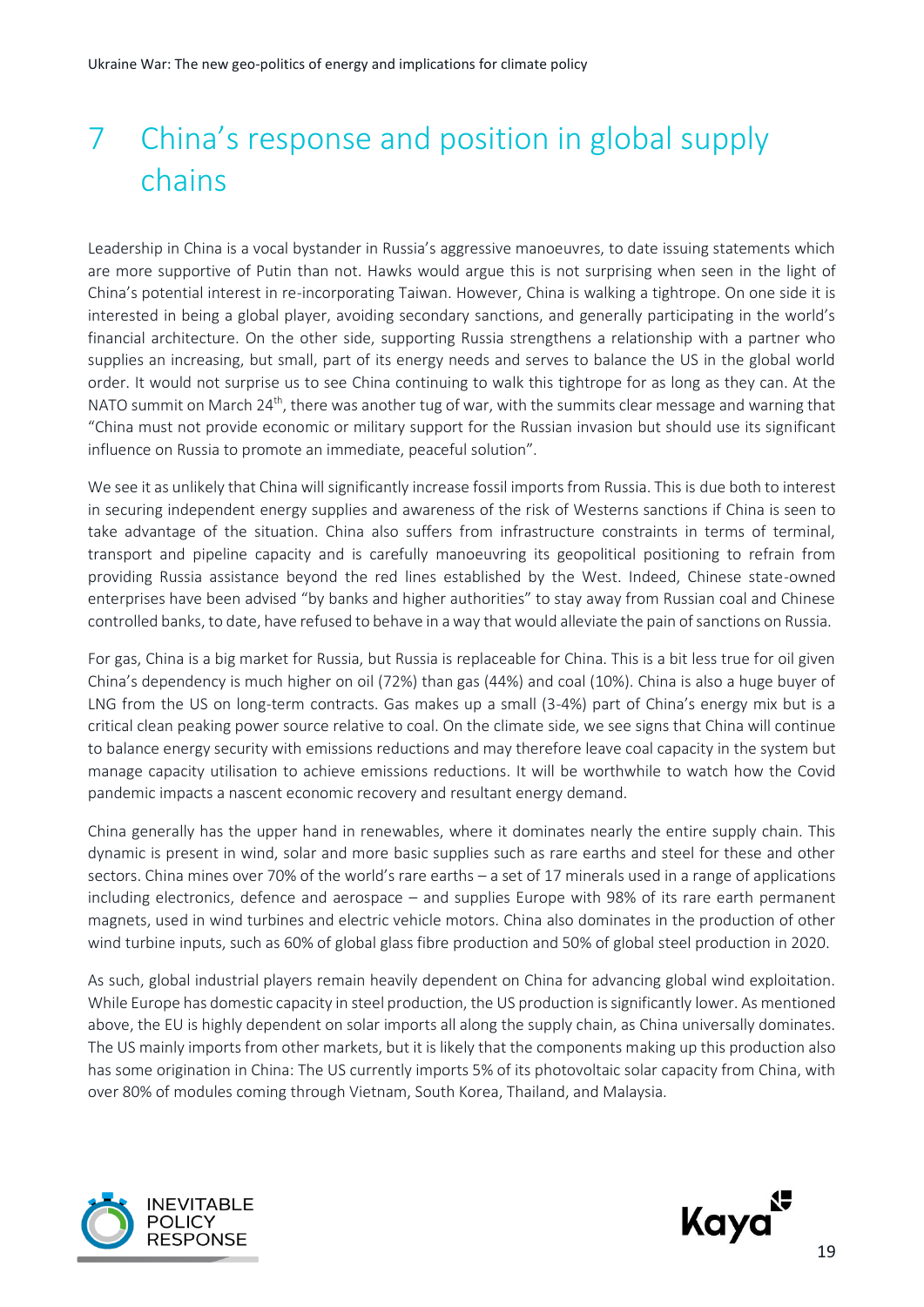### <span id="page-19-0"></span>Conclusion

The Ukraine War has made energy and food security synonymous with national security. This brings new actors and impetus into an arena which is synonymous with climate change and the transition. Climate policymakers have new vectors of focus and stimuli to react to. The incredible price appreciation and volatility of both energy and food prices will necessitate new focus and innovative action by countries at the coal face of climate change.

Short-term energy security means doing whatever it takes, including burning of more polluting coal. This implication for emission pathways is likely 'bad' in the short-term, but hopefully 'good' in the long-term.

Global leaders are developing new policies to both cut dependence on fossil fuels and increase resilience of supply chains for a range of materials the world once took for granted. These are salient factors to incorporate into the IPR's Forecast Policy Scenario.

This note has mostly focused on the acute situation in Europe, where a severing of dependence on Russia's energy is factoring into and influencing climate policy in a most direct fashion. For Europe, being energy secure involves diversifying access to fossil fuels in the short-term and supporting the accelerated build-out of renewables in the long-term, while driving energy efficiency throughout. The resultant unprecedented push for alternative energy sources will lead to new industrial and fiscal policy initiatives steered by member states. This process will be guided by the Commission to ensure that all possibilities in the toolbox are exploited to help industry and consumers embark on an even speedier transition.

The task of weaning itself off Russian gas is an enormous one, as is the longer-term challenge of renewables build-out in a world where green supply chains are so dominated by China.

The US has been able to afford a resolute sanction response. A pro-climate democratic government has been forced to facilitate short-term hydrocarbon burn both to combat inflation and provide support to Europe. The 'drill, baby, drill' mantra vs. the Democratic administration's continued push for emission reductions remain competing narratives. China is walking a tightrope, balancing its interests between the West and Russia. As China dominates supply chains for renewables, their leaning in the conflict will be essential for global emission reduction.

Globally, the consequences are being felt in regions further away, not least in a number of African and Middle Eastern countries who are critically dependent on wheat and other food supplies from Russia and Ukraine. Food prices are already soaring in some regions and the physical supply constraints pose a serious threat to developing economies.

As a result, further challenges will arise for a 'Just Transition' and the ability for developing countries to mobilise around the climate agenda. One hopes that the November COP in Sharm el-Sheikh does not prove itself to be a lost opportunity. Supporting the most vulnerable affected by the crisis will be an immediate task for policymakers both in and outside Europe.

The Ukraine war marks a seminal moment for the future of climate policy. Global leaders are realising that national security must now incorporate elements of energy self-sufficiency. This will have positive ramifications for clean energy and renewables. The decisions made on food security and supply chain logistics will need to be monitored for their climate impact.